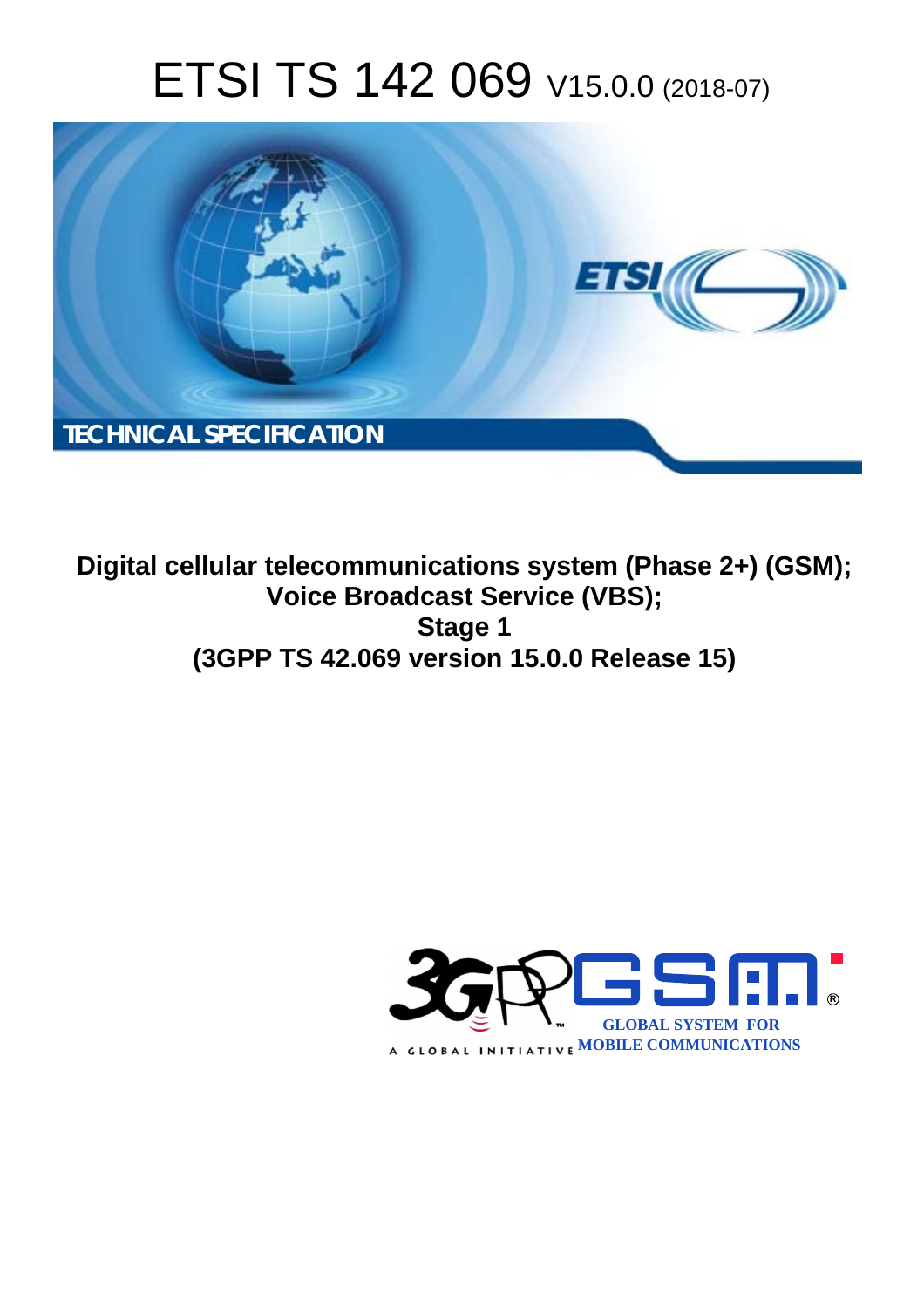Reference RTS/TSGS-0142069vf00

> Keywords GSM

#### *ETSI*

#### 650 Route des Lucioles F-06921 Sophia Antipolis Cedex - FRANCE

Tel.: +33 4 92 94 42 00 Fax: +33 4 93 65 47 16

Siret N° 348 623 562 00017 - NAF 742 C Association à but non lucratif enregistrée à la Sous-Préfecture de Grasse (06) N° 7803/88

#### *Important notice*

The present document can be downloaded from: <http://www.etsi.org/standards-search>

The present document may be made available in electronic versions and/or in print. The content of any electronic and/or print versions of the present document shall not be modified without the prior written authorization of ETSI. In case of any existing or perceived difference in contents between such versions and/or in print, the only prevailing document is the print of the Portable Document Format (PDF) version kept on a specific network drive within ETSI Secretariat.

Users of the present document should be aware that the document may be subject to revision or change of status. Information on the current status of this and other ETSI documents is available at <https://portal.etsi.org/TB/ETSIDeliverableStatus.aspx>

If you find errors in the present document, please send your comment to one of the following services: <https://portal.etsi.org/People/CommiteeSupportStaff.aspx>

#### *Copyright Notification*

No part may be reproduced or utilized in any form or by any means, electronic or mechanical, including photocopying and microfilm except as authorized by written permission of ETSI. The content of the PDF version shall not be modified without the written authorization of ETSI. The copyright and the foregoing restriction extend to reproduction in all media.

> © ETSI 2018. All rights reserved.

**DECT**TM, **PLUGTESTS**TM, **UMTS**TM and the ETSI logo are trademarks of ETSI registered for the benefit of its Members. **3GPP**TM and **LTE**TM are trademarks of ETSI registered for the benefit of its Members and of the 3GPP Organizational Partners. **oneM2M** logo is protected for the benefit of its Members.

**GSM**® and the GSM logo are trademarks registered and owned by the GSM Association.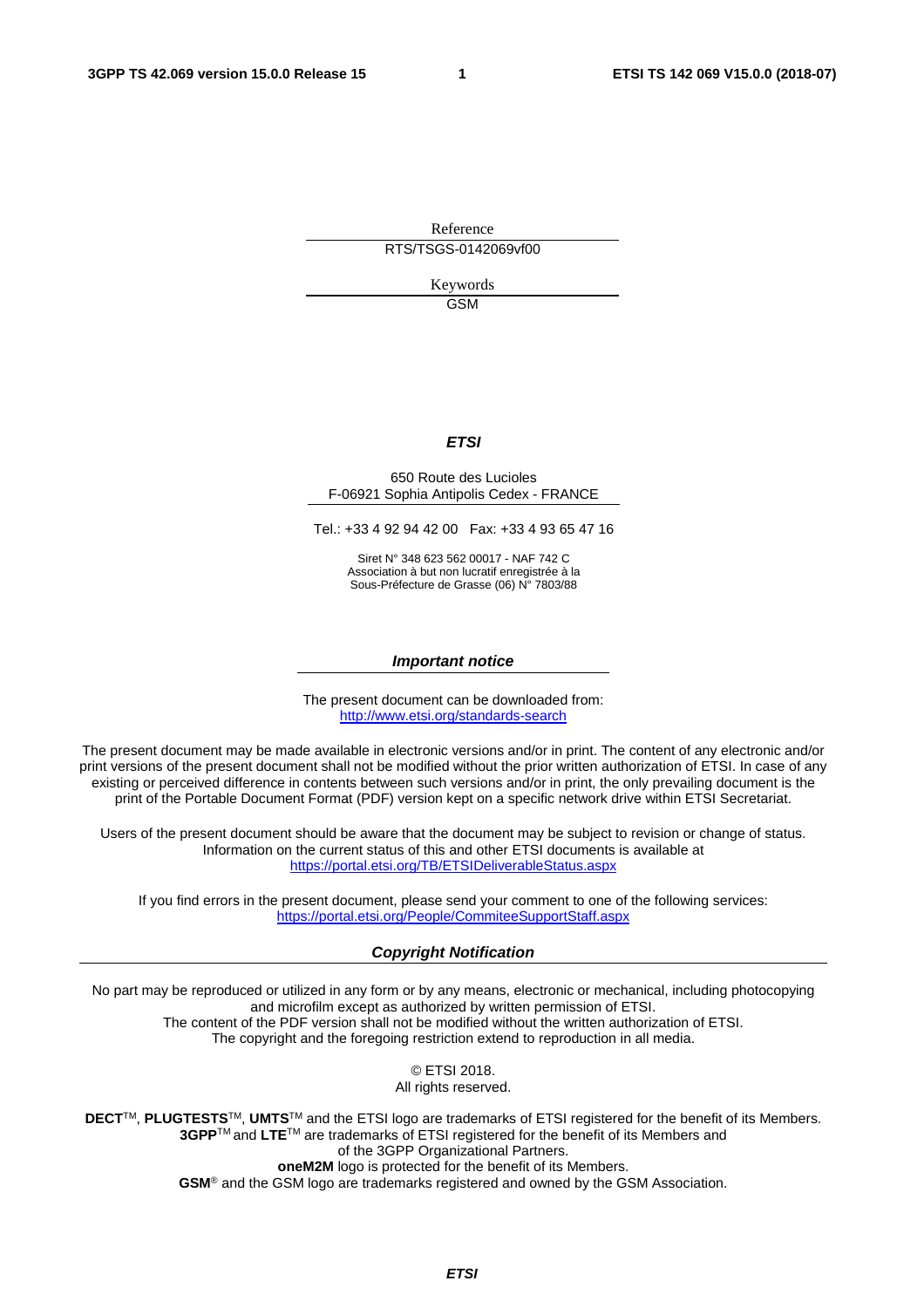#### Intellectual Property Rights

#### Essential patents

IPRs essential or potentially essential to normative deliverables may have been declared to ETSI. The information pertaining to these essential IPRs, if any, is publicly available for **ETSI members and non-members**, and can be found in ETSI SR 000 314: *"Intellectual Property Rights (IPRs); Essential, or potentially Essential, IPRs notified to ETSI in respect of ETSI standards"*, which is available from the ETSI Secretariat. Latest updates are available on the ETSI Web server ([https://ipr.etsi.org/\)](https://ipr.etsi.org/).

Pursuant to the ETSI IPR Policy, no investigation, including IPR searches, has been carried out by ETSI. No guarantee can be given as to the existence of other IPRs not referenced in ETSI SR 000 314 (or the updates on the ETSI Web server) which are, or may be, or may become, essential to the present document.

#### **Trademarks**

The present document may include trademarks and/or tradenames which are asserted and/or registered by their owners. ETSI claims no ownership of these except for any which are indicated as being the property of ETSI, and conveys no right to use or reproduce any trademark and/or tradename. Mention of those trademarks in the present document does not constitute an endorsement by ETSI of products, services or organizations associated with those trademarks.

#### Foreword

This Technical Specification (TS) has been produced by ETSI 3rd Generation Partnership Project (3GPP).

The present document may refer to technical specifications or reports using their 3GPP identities, UMTS identities or GSM identities. These should be interpreted as being references to the corresponding ETSI deliverables.

The cross reference between GSM, UMTS, 3GPP and ETSI identities can be found under [http://webapp.etsi.org/key/queryform.asp.](http://webapp.etsi.org/key/queryform.asp)

#### Modal verbs terminology

In the present document "**shall**", "**shall not**", "**should**", "**should not**", "**may**", "**need not**", "**will**", "**will not**", "**can**" and "**cannot**" are to be interpreted as described in clause 3.2 of the [ETSI Drafting Rules](https://portal.etsi.org/Services/editHelp!/Howtostart/ETSIDraftingRules.aspx) (Verbal forms for the expression of provisions).

"**must**" and "**must not**" are **NOT** allowed in ETSI deliverables except when used in direct citation.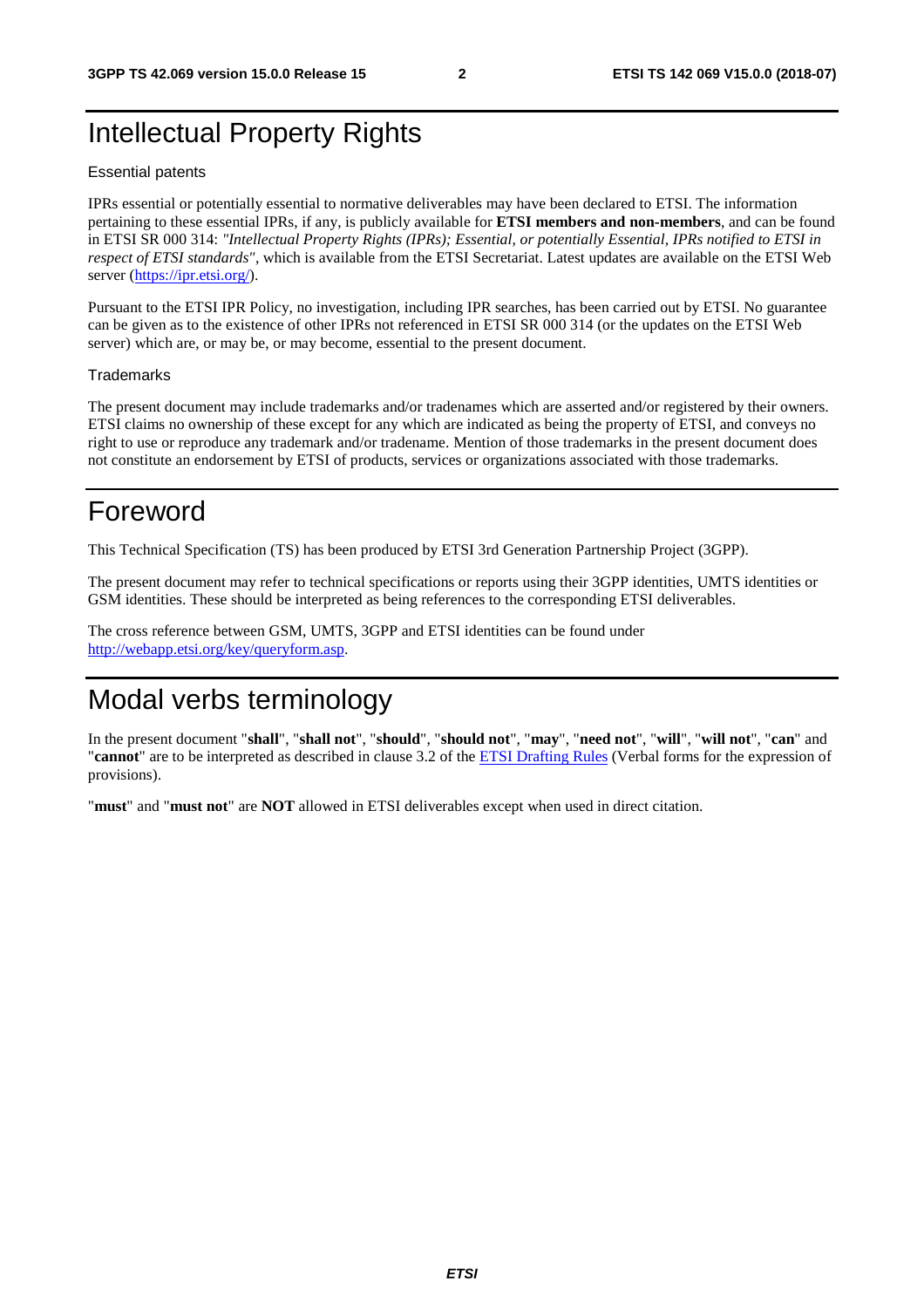$\mathbf{3}$ 

### Contents

| 1    |                                                                                               |  |  |  |  |  |  |
|------|-----------------------------------------------------------------------------------------------|--|--|--|--|--|--|
| 2    |                                                                                               |  |  |  |  |  |  |
| 3    |                                                                                               |  |  |  |  |  |  |
| 3.1  |                                                                                               |  |  |  |  |  |  |
| 3.2  |                                                                                               |  |  |  |  |  |  |
| 4    |                                                                                               |  |  |  |  |  |  |
| 5    |                                                                                               |  |  |  |  |  |  |
| 5.1  |                                                                                               |  |  |  |  |  |  |
| 5.2  |                                                                                               |  |  |  |  |  |  |
| 5.3  |                                                                                               |  |  |  |  |  |  |
| 5.4  |                                                                                               |  |  |  |  |  |  |
| 5.5  |                                                                                               |  |  |  |  |  |  |
| 5.6  |                                                                                               |  |  |  |  |  |  |
| 6    |                                                                                               |  |  |  |  |  |  |
| 7    |                                                                                               |  |  |  |  |  |  |
| 7.1  |                                                                                               |  |  |  |  |  |  |
| 7.2  |                                                                                               |  |  |  |  |  |  |
| 7.3  |                                                                                               |  |  |  |  |  |  |
| 7.4  |                                                                                               |  |  |  |  |  |  |
| 7.5  |                                                                                               |  |  |  |  |  |  |
| 7.6  |                                                                                               |  |  |  |  |  |  |
| 7.7  |                                                                                               |  |  |  |  |  |  |
| 7.8  |                                                                                               |  |  |  |  |  |  |
| 7.9  |                                                                                               |  |  |  |  |  |  |
| 7.10 |                                                                                               |  |  |  |  |  |  |
| 7.11 |                                                                                               |  |  |  |  |  |  |
| 7.12 |                                                                                               |  |  |  |  |  |  |
| 7.13 |                                                                                               |  |  |  |  |  |  |
| 7.14 |                                                                                               |  |  |  |  |  |  |
| 7.15 |                                                                                               |  |  |  |  |  |  |
| 7.16 | Barring of Outgoing International Calls except those directed to the Home PLMN country (BOIC- |  |  |  |  |  |  |
| 7.17 |                                                                                               |  |  |  |  |  |  |
| 7.18 | Barring of Incoming Calls when Roaming outside the home PLMN country (BIC-Roam)13             |  |  |  |  |  |  |
| 7.19 |                                                                                               |  |  |  |  |  |  |
| 7.20 |                                                                                               |  |  |  |  |  |  |
| 7.21 |                                                                                               |  |  |  |  |  |  |
| 7.22 |                                                                                               |  |  |  |  |  |  |
| 7.23 |                                                                                               |  |  |  |  |  |  |
| 7.24 |                                                                                               |  |  |  |  |  |  |
| 8    |                                                                                               |  |  |  |  |  |  |
|      | <b>Annex A (informative):</b>                                                                 |  |  |  |  |  |  |
|      |                                                                                               |  |  |  |  |  |  |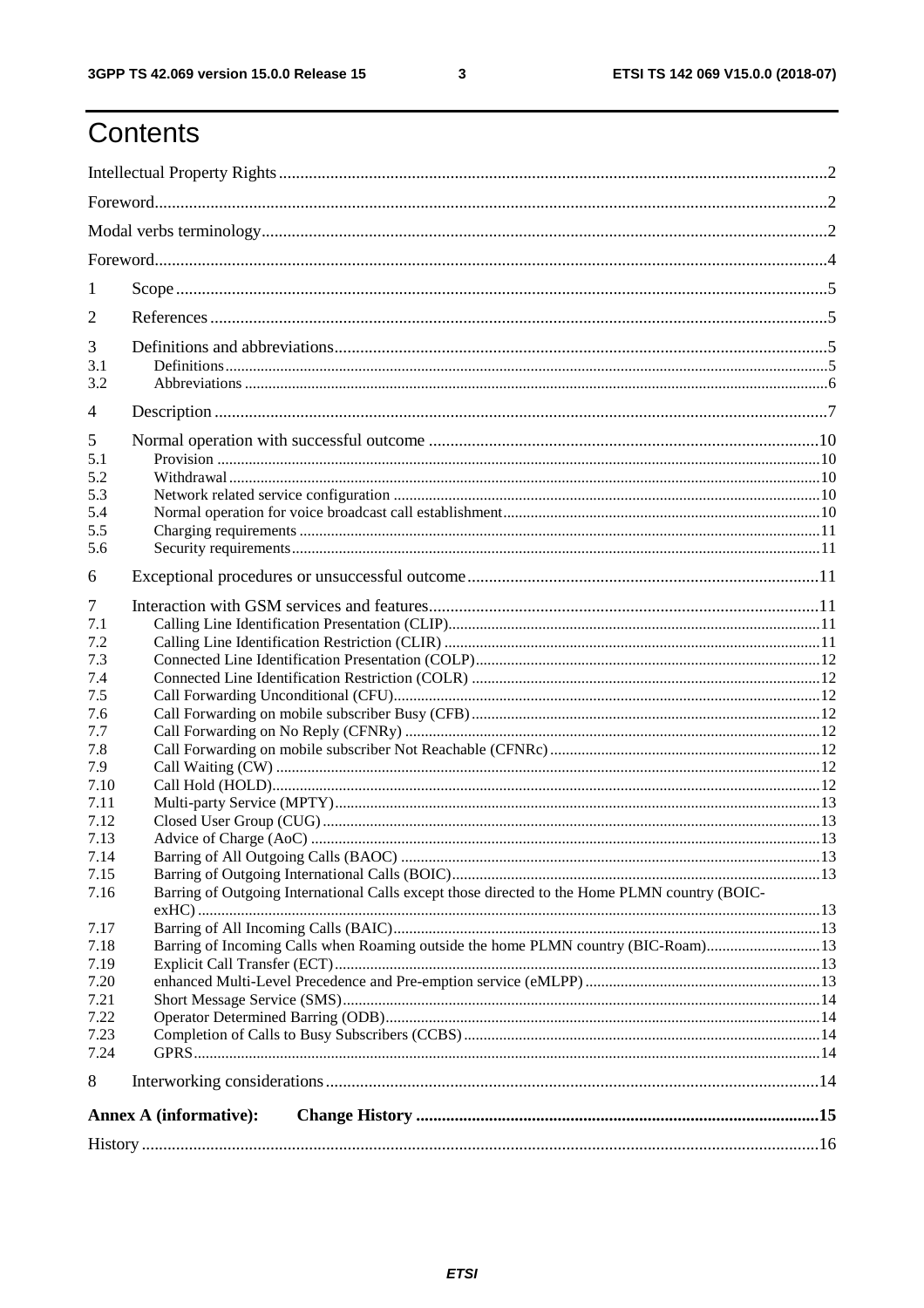#### Foreword

This Technical Specification has been produced by the 3rd Generation Partnership Project (3GPP).

The contents of the present document are subject to continuing work within the TSG and may change following formal TSG approval. Should the TSG modify the contents of the present document, it will be re-released by the TSG with an identifying change of release date and an increase in version number as follows:

Version x.y.z

where:

- x the first digit:
	- 1 presented to TSG for information;
	- 2 presented to TSG for approval;
	- 3 or greater indicates TSG approved document under change control.
- y the second digit is incremented for all changes of substance, i.e. technical enhancements, corrections, updates, etc.
- z the third digit is incremented when editorial only changes have been incorporated in the document.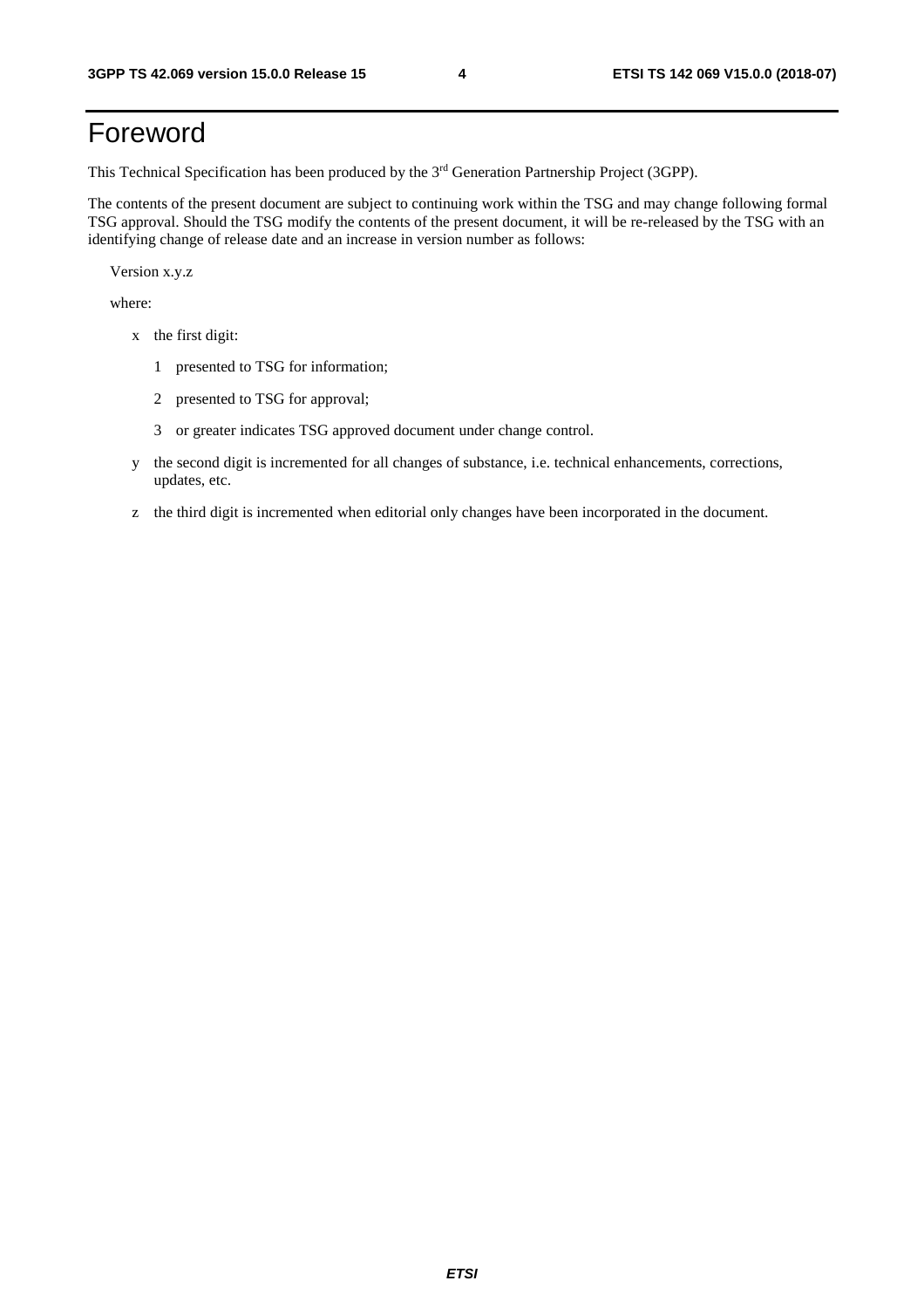#### 1 Scope

The present document specifies the stage one description of the Voice Broadcast Service (VBS) which allows the distribution of speech (or other signals which can be transmitted via the speech codec), generated by a service subscriber, into a predefined geographical area to all or a group of service subscribers located in this area.

The Voice Broadcast Service (VBS) is applicable to all mobile stations in a certain network and area which have the technical capability and the respective subscription to receive a VBS call.

NOTE: It is not considered as requirement that normal GSM Phase 2 mobile stations will be able to be used for this service.

The service is described from the service subscriber's and user's point of view; in particular:

- the procedure for normal operation with successful outcome;
- the action to be taken in exceptional circumstances;
- the interaction with other GSM services and features.

The present document does not deal with the Man-Machine Interface (MMI) requirements, but makes reference to the appropriate Global System for Mobile communications (GSM) specifications.

The present document defines a teleservice of the digital cellular telecommunication system GSM. Any interaction with other services and/or networks not dealt within clauses 8 or 9 are outside the scope of the present document.

#### 2 References

The following documents contain provisions which, through reference in this text, constitute provisions of the present document.

- References are either specific (identified by date of publication, edition number, version number, etc.) or non-specific.
- For a specific reference, subsequent revisions do not apply.
- For a non-specific reference, the latest version applies. In the case of a reference to a 3GPP document (including a GSM document), a non-specific reference implicitly refers to the latest version of that document *in the same Release as the present document*.
- [1] 3GPP TR 21.905: "Vocabulary for 3GPP Specifications".
- [2] 3GPP TS 22.067: "enhanced Multi-Level Precedence and Pre-emption service (eMLPP); Stage 1".
- [3] 3GPP TS 32.005: "Telecommunications management; Charging management; 3G call and event data for the Circuit Switched (CS) domain".

#### 3 Definitions and abbreviations

#### 3.1 Definitions

For the purposes of the present document, the following terms and definitions apply:

**Network operator:** Entity which provides the network operating elements and resources for the execution of the VBS.

**Service provider:** Entity which offers the VBS for subscription. The network operator may be the service provider.

**Service subscriber:** Mobile subscriber which subscribes to the VBS.

**Voice broadcast call:** An instance of the VBS initiated by a VBS subscriber. This term is used synonymously with the term "VBS call".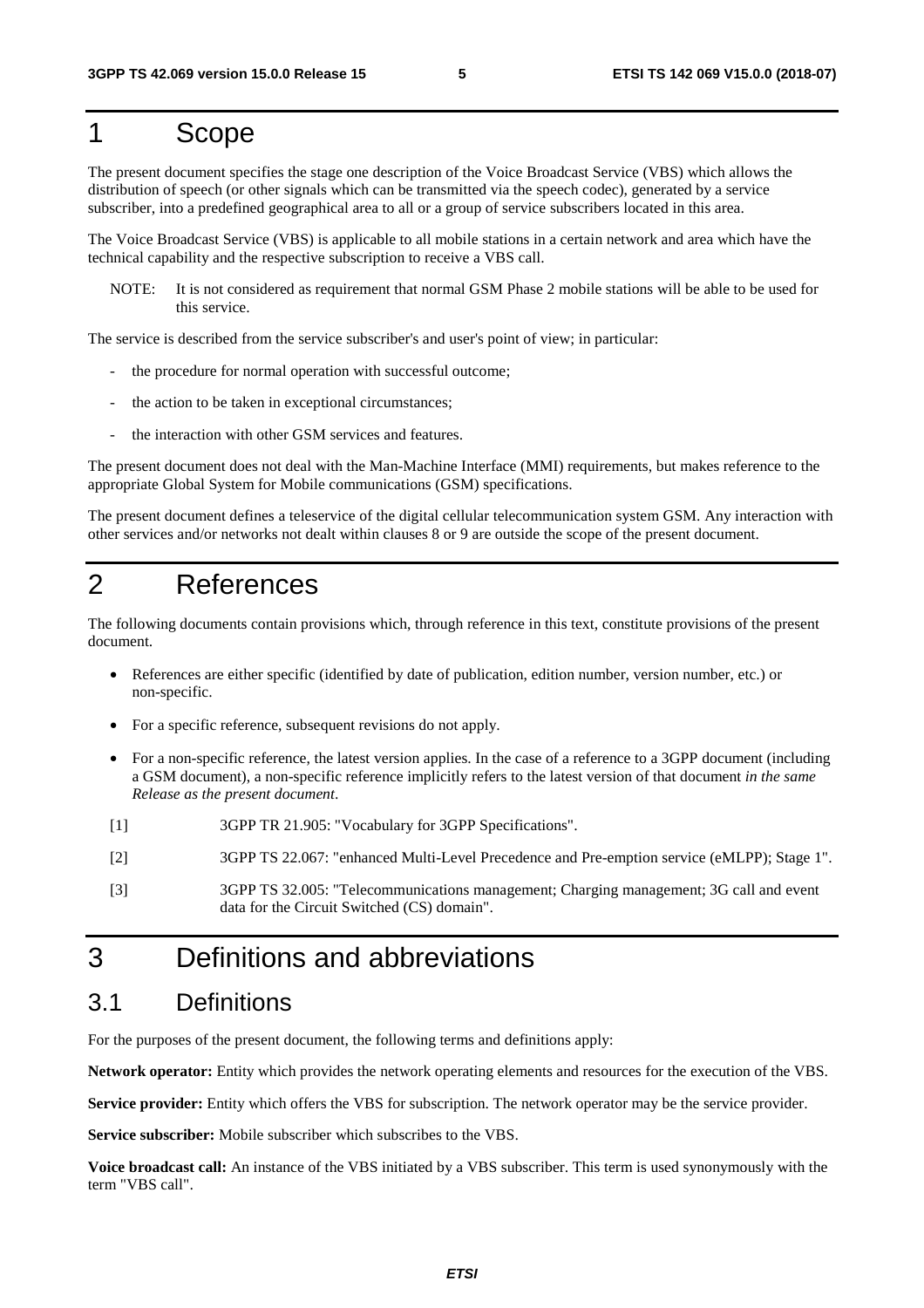**Group identification (group ID):** A numerical classification. The maximum number of group Ids which can be defined in one PLMN depends on the maximum number of group call areas defined in this PLMN. The maximum number of group Ids and group call areas shall be  $10^8$ , Service subscriber shall be provided with one or up to 50 group Ids.

**Dispatcher:** Particular fixed line or mobile users are identified within the network as dispatchers. Dispatchers shall receive all voice broadcast calls to a certain group ID in a group call area (this shall be done automatically by the network). In addition they can initiate voice broadcast calls to a group ID in a group call area.

Dispatchers shall be connected to a voice broadcast call by means of standard links via radio or via an ISDN. They shall be called by their MSISDN or ISDN number, respectively. When dispatchers initiate voice broadcast calls, they shall call a particular MSISDN number which is related to a group ID and group call area. Dispatchers using the GSM network can be located outside of this group call area.

The identities of the dispatchers are exclusively predefined in the network by the service provider. There may be none, one or more dispatchers involved in a particular voice broadcast call.

As a mandatory network requirement, configuration of up to 5 dispatchers shall be supported. Optionally, up to a maximum of 20 dispatchers may be configured for a particular group call reference.

**Destination service subscriber:** Service subscriber to which the VBS call is directed.

**Calling service subscriber:** Service subscriber which originates the VBS call.

**Calling dispatcher**: Dispatcher which originates the VBS call.

**Destination dispatcher**: Pre-registered dispatcher to which the VBS call is directed.

**Destination subscriber**: Destination dispatcher(s) and/ or destination service subscriber(s) to which the VGCS call is directed.

**Group call area:** Predefined area composed of one or a cluster of cells, to which a particular VBS call is distributed. The maximum number of group call area Ids which can be defined in one PLMN depends on the maximum number of group Ids defined in this PLMN. The maximum number of group Ids and group call areas combined shall be  $10^8$ . The composition of a group call area is predefined in the network by the service provider. Changing of cell allocations in the network due to operational reasons will need an adaptation of the group call area definition. The group call area may include cells of more then one MSC area and cells of more than one PLMN.

**Originator-to-dispatcher information**: Information sent by the service subscriber originating a voice group call to the network during call setup for distribution to the dispatchers to be attached to the group call during call setup.

**Listener:** see Listening service subscriber

**Listening service subscriber:** Service subscriber who is listening to an ongoing voice group call.

#### 3.2 Abbreviations

Abbreviations used in the present document are listed in 3GPP TR 21.905 [1].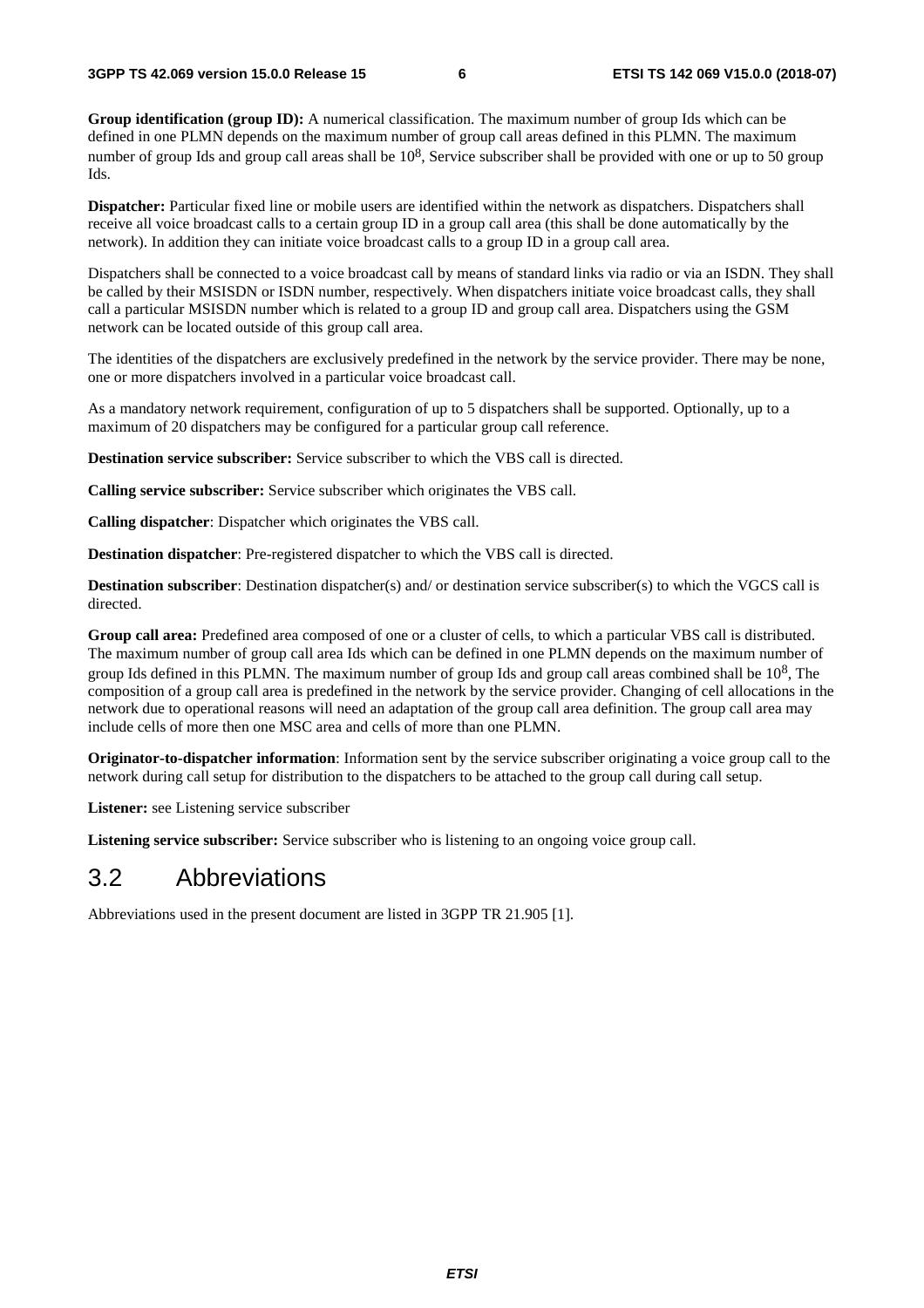#### 4 Description

The VBS is defined in the following. Figure 1 gives an explanation of the logical concept of the VBS.

- a) The VBS enables a calling service subscriber or calling dispatcher to send speech unidirectional and simultaneously to all entitled dispatchers and to destination service subscribers belonging to a predefined group call area who have a subscription to the applicable group ID.
- b) The calling service subscriber may be any service subscriber which has subscribed to the related group ID and is entitled to establish a voice broadcast call by his subscription. The calling dispatcher may be any dispatcher who is entitled to originate VBS calls to the related call reference.

 The destination subscriber may be any service subscriber which has subscribed to the related group ID or any dispatcher who is entitled for it by his identity which is registered in the network.

c) The broadcast call shall be established in a group call area which is comprised of one or a cluster of cells. Group call areas shall be predefined in the network by the service provider, co-ordinated by the network operator.

 In case of a calling service subscriber initiating a VBS call, the group call area is uniquely identified by the actual cell in which the service subscriber resides at the moment of VBS call initialization and by the called group ID.

 A calling dispatcher initiating a VBS call will be connected to a related predefined group call area. The entitlement of the dispatcher is checked by the network element responsible for the voice broadcast call management by verification of the calling identity. Since a dispatcher may be registered to more than one group call area and group ID an indication of the wanted group call area and group ID has to be given in form of a dedicated address called by the dispatcher.

d) Destination subscribers are all destination service subscribers or a group of destination service subscribers identified by the called group ID which have their present location in the group call area, and preregistered destination dispatchers. Destination service subscribers shall be notified with the group ID, not by paging the service subscriber individually. Destination dispatchers shall be called individually with their identity.

 Service subscribers which leave the group call area during an on going VBS call cease to be destination subscribers. Service subscribers which enter the group call area during an on going VBS call shall become destination subscribers within 500 ms after reception of the first notification message related to the VBS call.

- e) The calling service subscriber shall remain within the voice broadcast call until she terminates the call, loses contact with the network or leaves the group call area. The VBS call shall be terminated by the network as soon as the network has determined that the calling service subscriber has left the VBS call area.
- f) A voice group call will be considered established as soon as the originating cell in case of a service subscriber originated voice group call, or any one cell within the group call area in case of a dispatcher originated voice group call has been included.

The calling service subscriber or calling dispatcher shall be informed by the network with a suitable indication about the successful establishment of the voice broadcast call so that he can start to speak.

The network shall then continue to try to include all remaining voice group call downlink channels and alert related dispatchers not yet alerted.

g) Authentication is mandatory at GSM call set up. To allow fast call set up in VBS authentication of the calling service subscriber or calling dispatcher at invocation may optionally be delayed.

Authentication of the destination subscriber, who has no uplink connection, is not required.

Confidentiality on the radio path is optional.

- h) Different levels of priority and pre-emption shall be applied as defined in the corresponding stage 1 description on the enhanced Multi-Level Precedence and Pre-emption service (eMLPP), 3GPP TS 22.067.
- i) A number of voice broadcast calls may exist simultaneously intended for different groups of destination subscribers in the same group call area.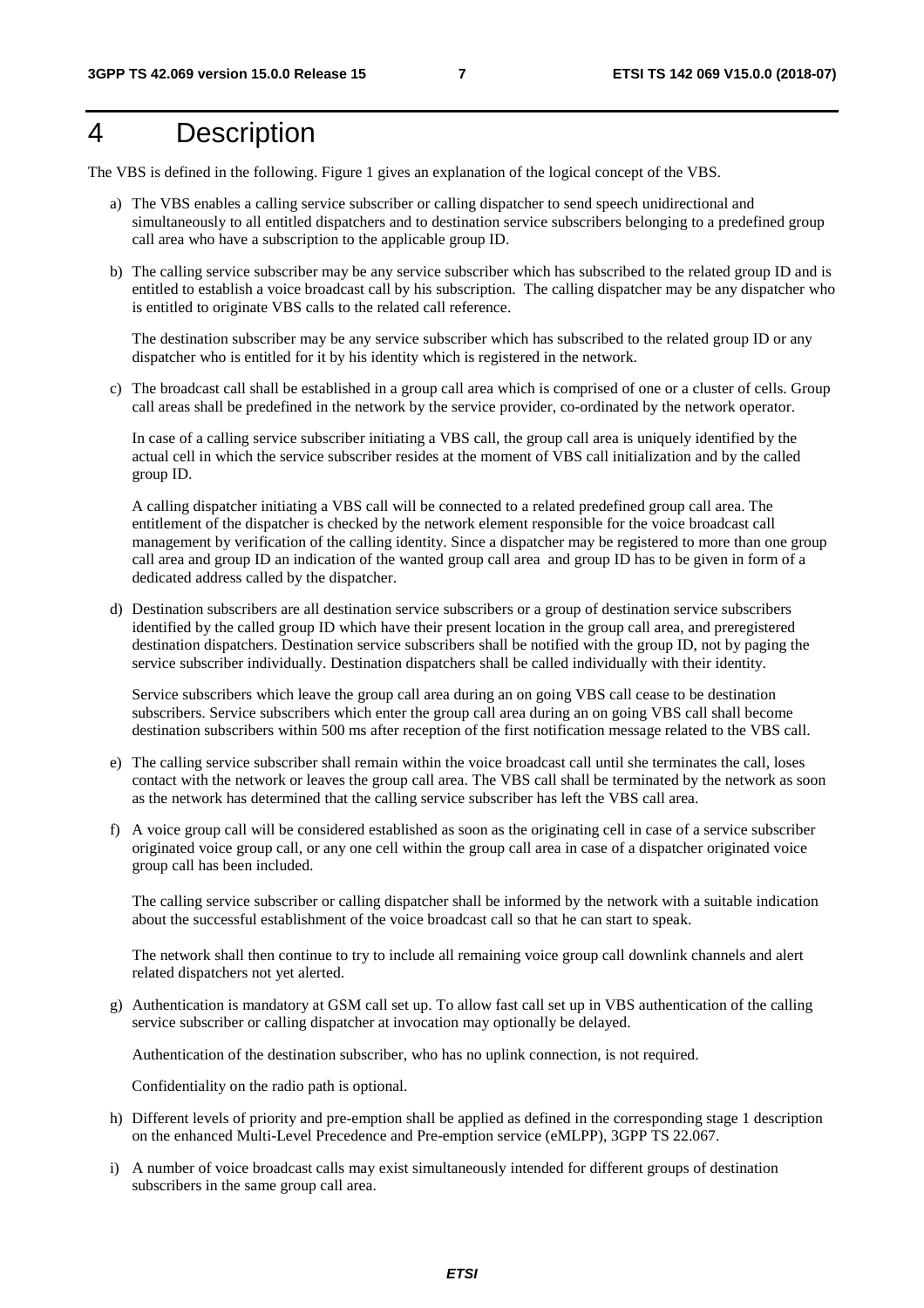Parallel voice broadcast calls are possible to the same group of destination subscribers in different, possibly overlapping group call areas.

- j) VBS shall also be provided in case of roaming. For this, certain group Ids shall be defined as supra-PLMN group Ids which have to be co-ordinated between the network operators and which shall be known in the networks and in the SIM. A service subscriber which is entitled by his subscription to establish voice broadcast calls while roaming shall only be able to use supra-PLMN group Ids in case of roaming.
- k) For certain levels of priorities an acknowledgement of receipt of a voice broadcast call can be required as an application option (e.g. for railway emergency calls) from all or from nominated destination service subscribers (the nomination is recorded on the SIM). The acknowledgement itself shall be performed at the end of the voice broadcast call. The acknowledgement shall indicate the time the reception started and the time the reception terminated. The acknowledgement has to be given to a predefined recipient.
- l) It shall be possible for a service subscriber to activate or deactivate the voice broadcast reception for different group Ids. The selection list is stored on the SIM corresponding to the subscribed group Ids. It shall be possible to prohibit the deactivation of group Ids used for high priority voice broadcast calls.

 Mobile users that are configured as dispatchers and which are registered in the network for a certain voice broadcast call and which have also a subscription for VBS with the same group ID as the voice broadcast call for which they are dispatcher shall deactivate this group ID when they are located in the corresponding group call area in order to avoid conflicts between paging for the dispatcher and notifications for the group ID.

m) The calling service subscriber may specify, at call setup, information to be presented at call setup to the dispatchers. This information is sent as originator-to-dispatcher information to the network, and sent as UUS1 by the network to the dispatchers in the message for call setup. For normal call setup, the information is subject to the same constraints as UUS1 information in the setup of a point-to-point call. For fast setup, the information is restricted to 12 digits (with leading zeros); inclusion of originator-to-dispatcher information at fast setup is only possible if the mobile station has a valid TMSI. It is a network option to support originator-to-dispatcher information, or to ignore it. The inclusion of originator-to-dispatcher information in the VBS call setup is not subject to provision or withdrawal.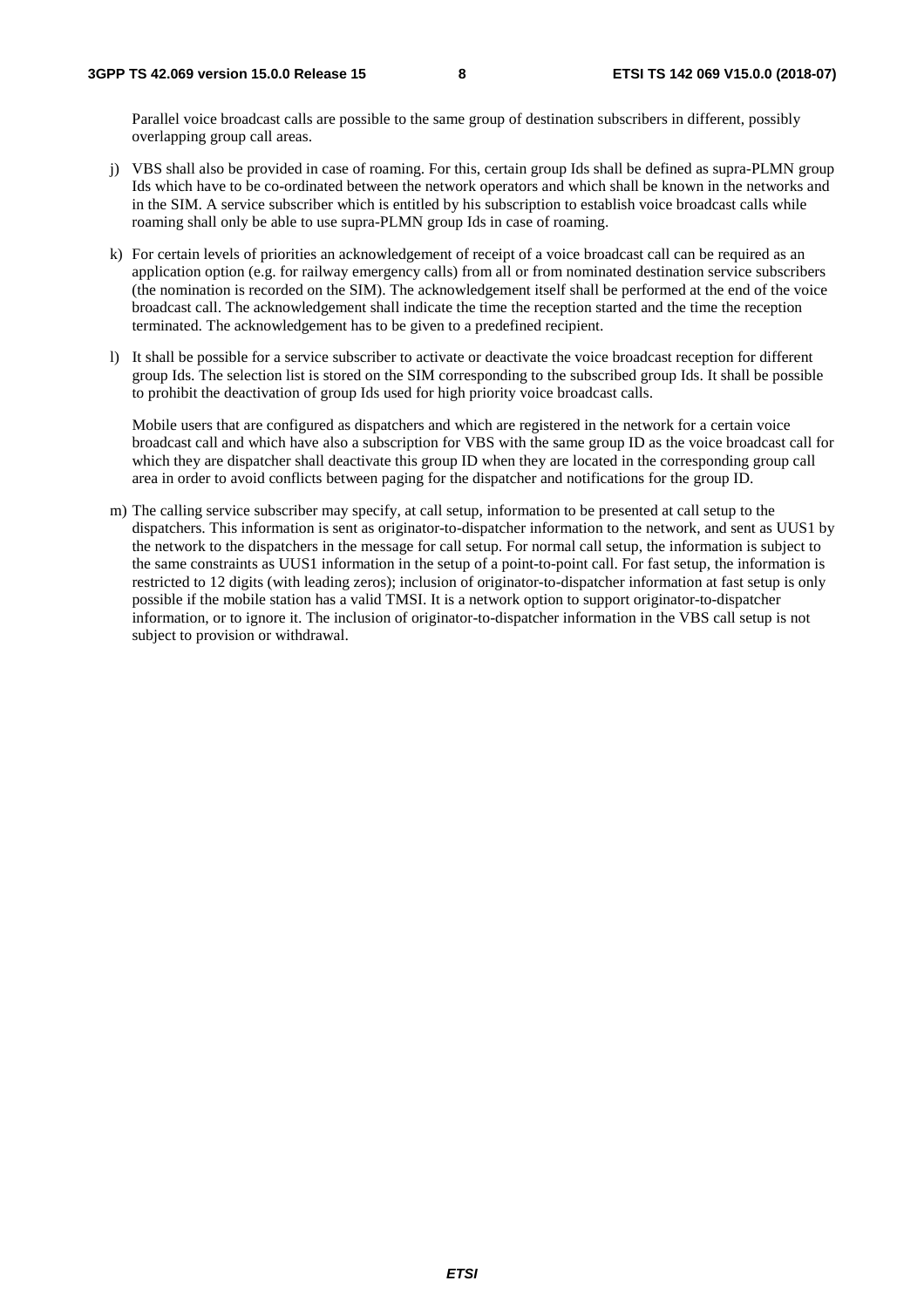

NOTE: VBS1, VBS2, VBS3 = particular voice broadcast calls with the attributes preregistered in the network. A, B, C,  $D$  = service subscriber with group ID a, b, c or d, respectively.

I. II, III,  $IV = group$  call areas.

w, x, y,  $z =$  dispatchers connected via normal GSM links or external networks.

**Figure 1: Logical concept of the VBS**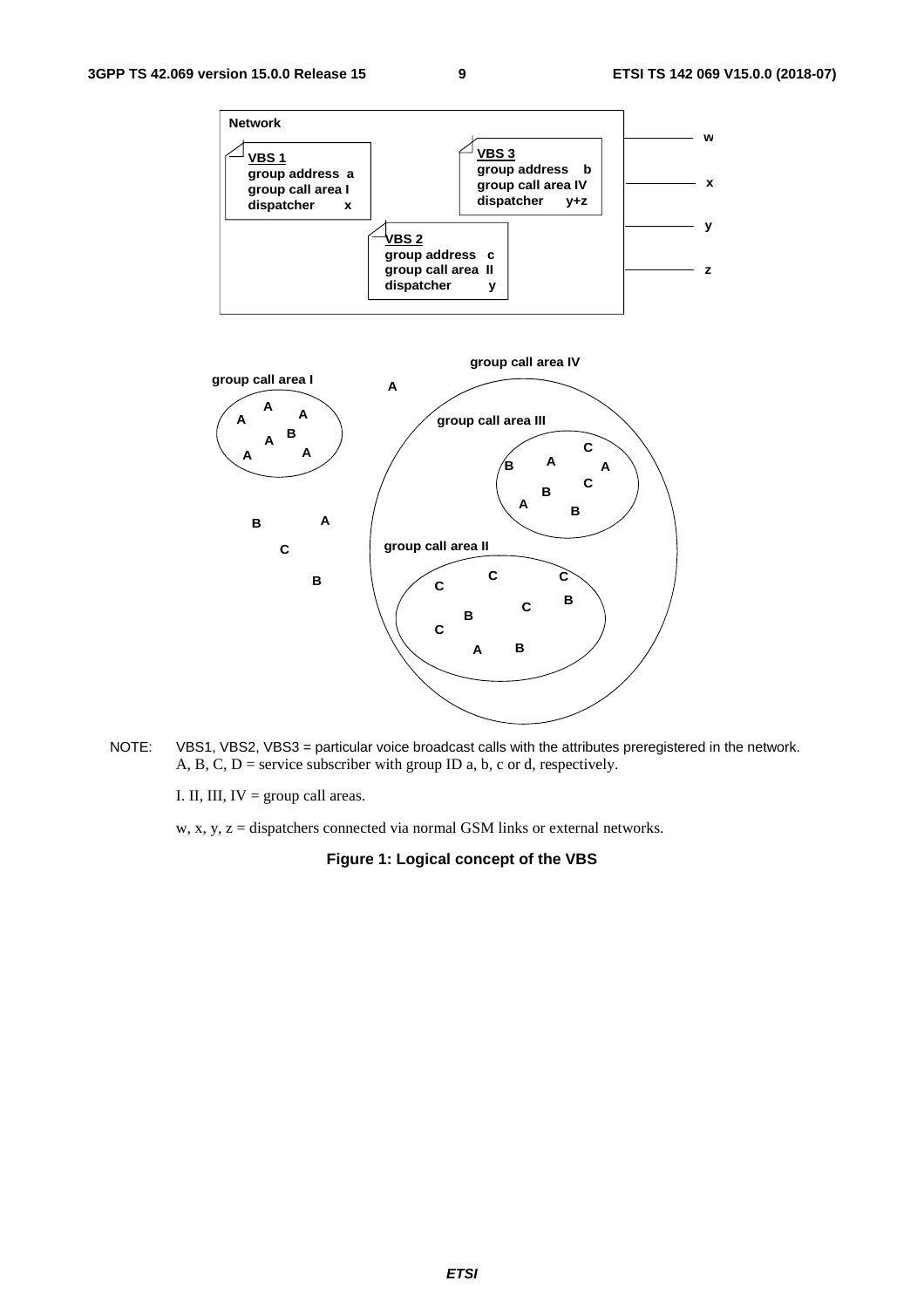#### 5 Normal operation with successful outcome

#### 5.1 Provision

The VBS is provided to be used by a service subscriber after prior arrangements with the service provider. The provision includes the assignment of group IDs to the service subscriber. A subscription shall not provide more than 50 group IDs to the service subscriber.

The service can be offered with two subscription options:

|                          | <b>Subscription option</b>                                                         | <b>Value</b>   |
|--------------------------|------------------------------------------------------------------------------------|----------------|
| $\overline{\phantom{a}}$ | subscriber has the capability of initiating voice broadcast calls                  | N <sub>0</sub> |
|                          |                                                                                    | Yes:           |
| -                        | subscriber has the capability to initiate voice broadcast calls in case of roaming | N <sub>0</sub> |
|                          |                                                                                    | Yes.           |

#### 5.2 Withdrawal

The VBS is withdrawn at the service provider's request or for administrative reasons.

#### 5.3 Network related service configuration

The network related service configuration defines the attributes of a particular voice broadcast call which shall be preregistered in the network by the service provider. This is not related to one specific service subscriber.

The attributes of a particular broadcast call are group ID, group call area composition, a list of dispatcher identities to be connected to this area, a list of dispatchers allowed to initiate voice broadcast calls to this area, the broadcast call reference identity which shall be used in case of COLP (see subclause 7.3) and recipient identities to which an optional acknowledgement can be routed. Changes to the group call area composition shall be co-ordinated with the network operator.

#### 5.4 Normal operation for voice broadcast call establishment

The VBS service shall be automatically initiated by the network when a calling service subscriber or calling dispatcher dials a particular short code or address at call set-up.

On successful initiation of the VBS, the voice broadcast call shall be established between the calling service subscriber or calling dispatcher and the destination subscribers. The destination subscribers are:

- all destination service subscribers at any time during the voice broadcast call with the corresponding active group ID when located in the group call area, where the group call area is uniquely defined by:
	- the location (radio cell) of the calling service subscriber at invocation and group ID if the call is originated by a calling subscriber is a service subscriber;
	- the addressed group call area if the call is originated by a calling dispatcher;
	- the preregistered destination dispatchers related to that group call area and group ID.

The calling service subscriber or calling dispatcher shall be informed by the network with a suitable indication about the successful establishment of the voice broadcast call so that the user can start to speak.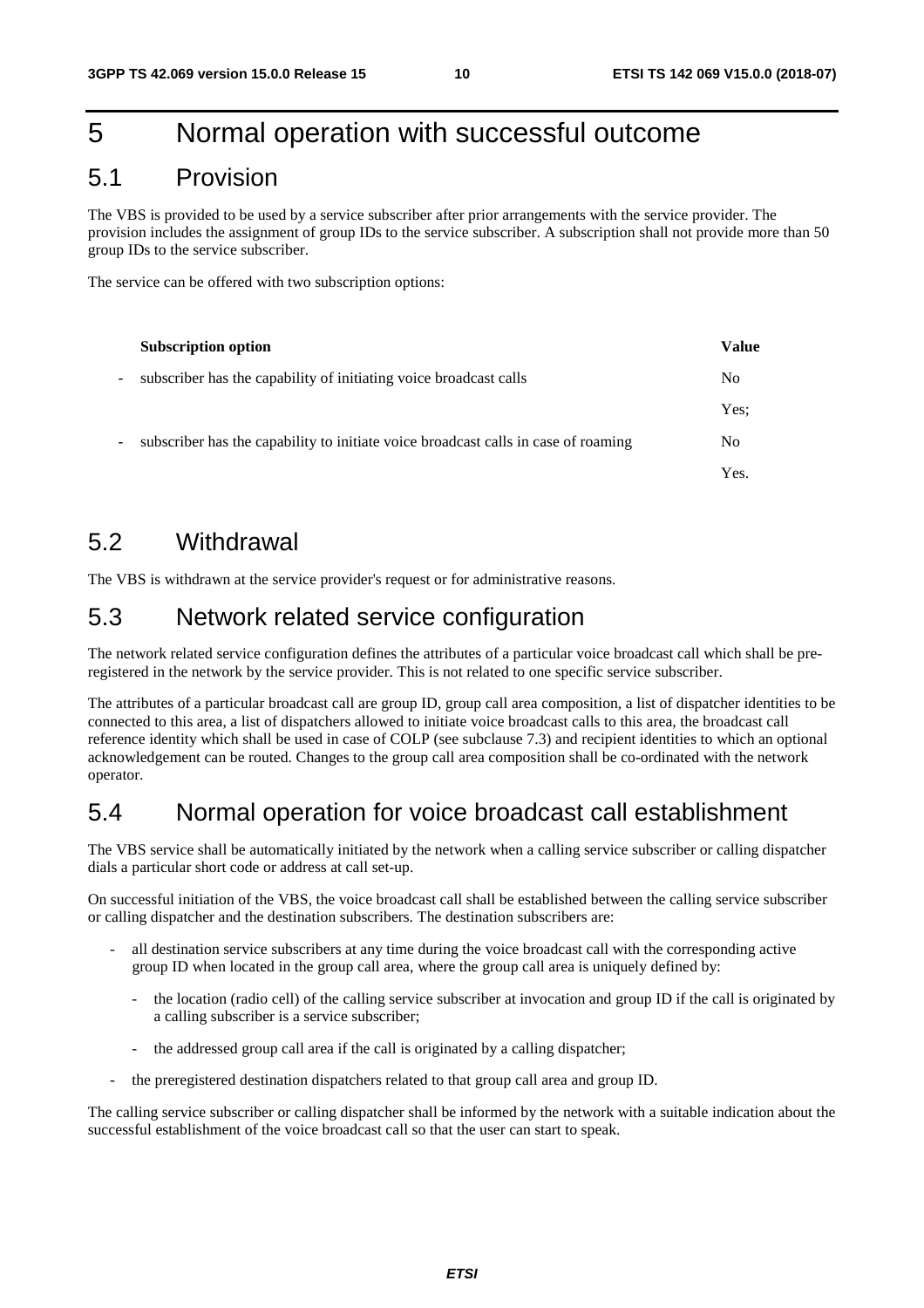The call can be released by the calling service subscriber or by the calling dispatcher or by the network (e.g. in case of a higher priority call) or by an entitled dispatcher predefined in the network.

Destination subscribers leaving the voice broadcast call for any reason shall not release the on going voice broadcast call.

#### 5.5 Charging requirements

Normal event data according to 3GPP TS 32.005 shall be recorded as a network option related to calling subscriber or related to all VBS calls to one group ID in a specific group call area. . In addition data to be passed to the anchor MSC for charging purposes is the resources (i.e. cell identities) used during a call.

#### 5.6 Security requirements

VBS shall be able to support over-the-air ciphering in order to provide confidentiality protection to group calls.

VBS ciphering is an operator's option.

VBS shall provide means such that only a legitimate service subscriber is able to participate in a ciphered VBS call when the operator requires confidentiality protection for the group call. To include a subscriber into a ciphered voice group the required group data shall be stored on the USIM. Storing these group data on the USIM may be done e.g. during the USIM personalisation process or via OTA (over-the-air) provisioning.

A pre- Rel-6 VBS capable mobile shall be able to participate in an un-ciphered group call, if it is part of that group.

#### 6 Exceptional procedures or unsuccessful outcome

If a service subscriber wants to establish a voice broadcast call while not subscribed to the service or the network cannot provide the service for some reason, an indication shall be provided to the calling service subscriber to notify him with the reason of failure.

If a dispatcher wants to establish a voice broadcast call while not entitled to do it or the network cannot provide the service for some reason, the call shall be rejected. The network shall give an appropriate indication to calling dispatchers who are GSM subscribers.

A voice group call shall be considered established as soon as the originated cell in case of a service subscriber originated broadcast call or any one cell within the group call area in case of a dispatcher originated broadcast call has been included. If this cannot be achieved within a specified time the call will be released.

If a cell is excluded from the group call area because of pre-emption, the voice broadcast call is maintained as long as the calling subscriber is not pre-empted.

#### 7 Interaction with GSM services and features

#### 7.1 Calling Line Identification Presentation (CLIP)

If CLIP is applied, the broadcast call reference – including the group call area ID and the group  $ID -$  shall be presented to the destination dispatchers. In addition the subaddress field of the calling party may be used to identify the calling service subscriber or calling dispatcher to the destination dispatchers.

The receiving mobile stations of the destination subscribers shall display the paged group ID regardless the destination subscribers have a subscription to CLIP.

#### 7.2 Calling Line Identification Restriction (CLIR)

CLIR shall be supported.

The network shall have the possibility to override CLIR or reject the request to establish a voice broadcast call for a calling service subscriber or calling dispatcher who has CLIR actived.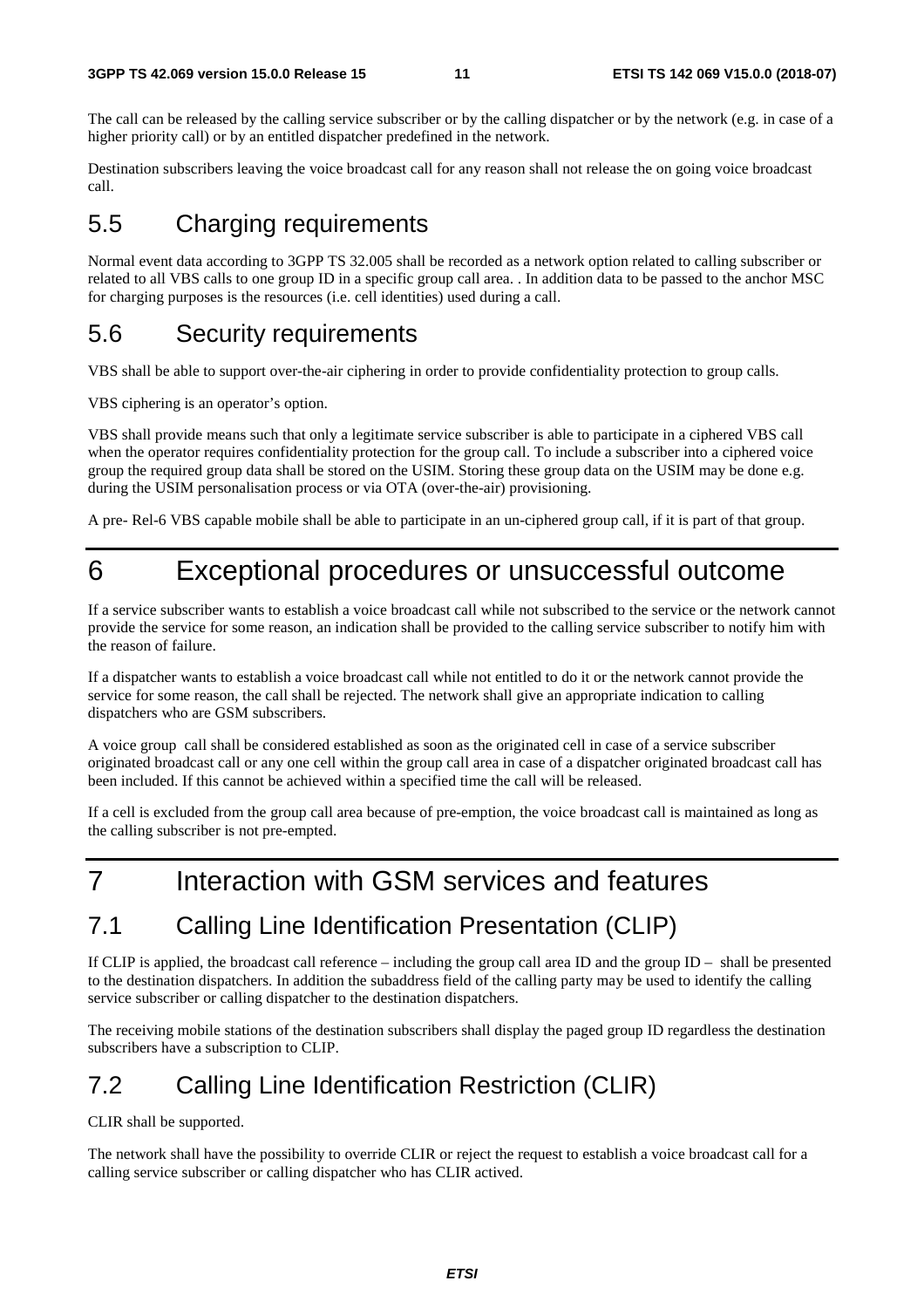#### 7.3 Connected Line Identification Presentation (COLP)

If COLP is applied, the broadcast call reference - including the group call area ID and the group ID - shall be presented to the calling dispatcher. No destination subscriber identities will be presented.

Calling service subscribers receive the broadcast call reference via standard broadcast call setup messaging. COLP therefore does not apply to service subscribers.

#### 7.4 Connected Line Identification Restriction (COLR)

COLR is not applicable to voice broadcast calls.

#### 7.5 Call Forwarding Unconditional (CFU)

CFU is not applicable to voice broadcast calls of service subscribers when activate and operative, i.e. CFU shall be ignored.

CFU is applicable for dispatchers, i.e. voice broadcast calls are forwarded by CFU.

#### 7.6 Call Forwarding on mobile subscriber Busy (CFB)

CFB is not applicable to voice broadcast calls of service subscribers with CFB active and operative.

CFB is applicable for dispatchers if the voice broadcast call does not have a higher priority than the present call.

#### 7.7 Call Forwarding on No Reply (CFNRy)

CFNRy is not applicable to voice broadcast calls of service subscribers with CFNRy active and operative.

CFNRy is applicable for dispatchers, i.e. voice broadcast calls are forwarded by CFNRy.

#### 7.8 Call Forwarding on mobile subscriber Not Reachable (CFNRc)

CFNRc is not applicable to voice broadcast calls of service subscribers with CFNRc active and operative.

CFNRc is applicable for dispatchers, i.e. voice broadcast calls are forwarded by CFNRc.

#### 7.9 Call Waiting (CW)

CW is not applicable for service subscriber. Instead, as a network option, a notification of paging for other calls shall be given to the service subscribers involved in the voice broadcast call.

CW is applicable for dispatchers.

#### 7.10 Call Hold (HOLD)

Call hold is not applicable for service subscribers. For handling of parallel voice broadcast calls to the same destination subscriber see item i) of clause 4.

A calling service subscriber cannot leave the voice broadcast call without releasing the call.

The acceptance of a voice broadcast call by a service subscriber while being in a point-to-point call shall release the point-to-point call. The release will be invoked by the mobile station.

If a voice broadcast call is requested by a service subscriber while being in a point-to-point call, the point-to-point call shall be released. The release will be invoked by the mobile station.

Call hold is applicable for dispatchers.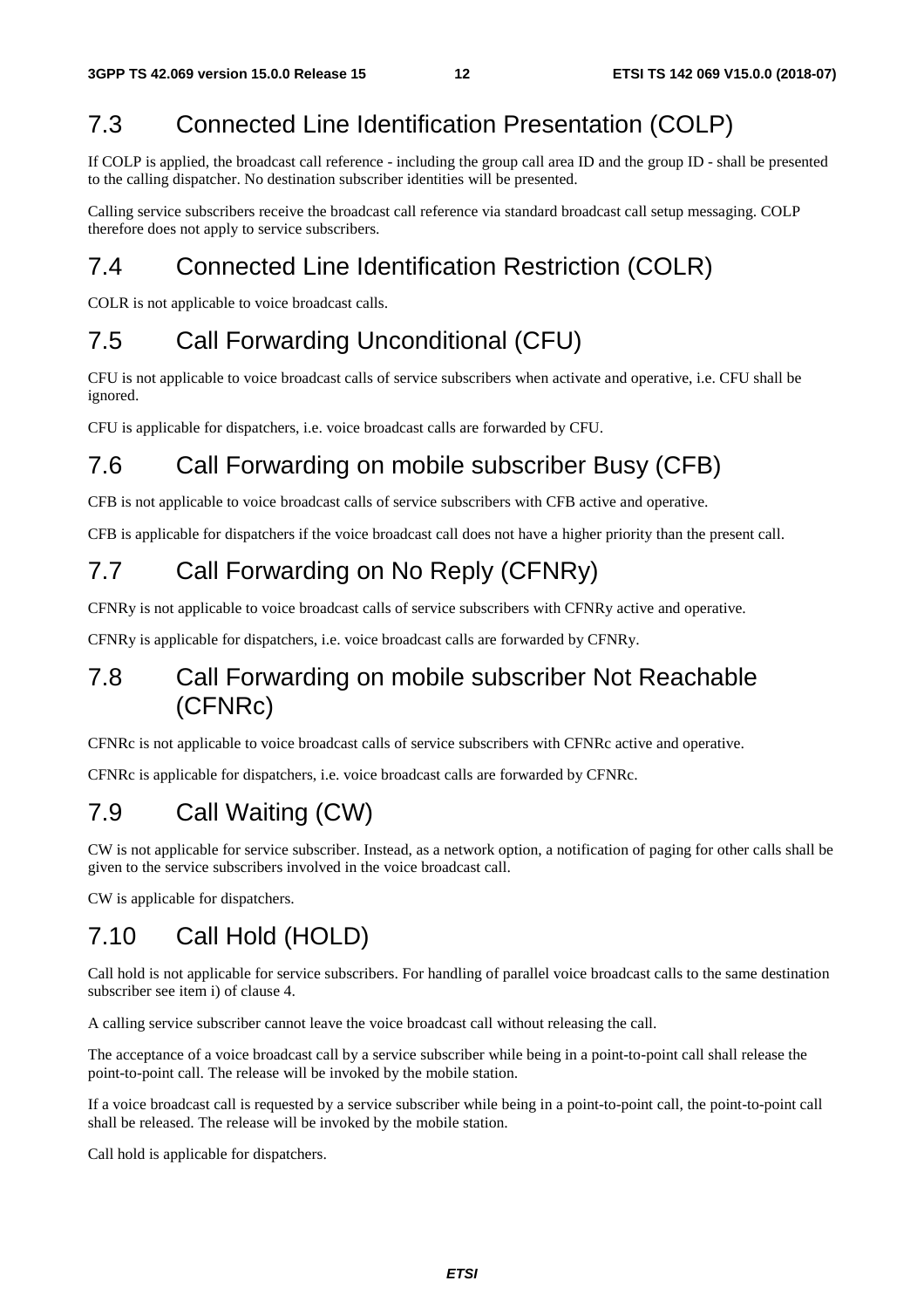#### 7.11 Multi-party Service (MPTY)

MPTY is not applicable for service subscribers.

MPTY is applicable for dispatchers, subject to the capabilities of the UE and the serving network.

#### 7.12 Closed User Group (CUG)

CUG is not applicable for service subscribers. Consequently, being a member of a CUG has no impact on receiving voice broadcast calls.

CUG is applicable for dispatchers. Therefore a dispatcher who is a member of a CUG may be excluded from originating, joining and receiving broadcast calls subject to the capabilities of the UE and the serving network.

#### 7.13 Advice of Charge (AoC)

AoC can be provided to the calling subscriber as network option.

#### 7.14 Barring of All Outgoing Calls (BAOC)

BAOC is applicable, if subscribed to, with the possible exception of high priority voice broadcast calls.

#### 7.15 Barring of Outgoing International Calls (BOIC)

BOIC is not applicable for voice broadcast calls of service subscribers.

BOIC is applicable for dispatchers.

#### 7.16 Barring of Outgoing International Calls except those directed to the Home PLMN country (BOIC-exHC)

BOIC-exHC is not applicable for voice broadcast calls of service subscriber.

BOIC-exHC is applicable for dispatchers.

#### 7.17 Barring of All Incoming Calls (BAIC)

BAIC is not applicable for voice broadcast calls to service subscribers.

BAIC is applicable for dispatchers.

#### 7.18 Barring of Incoming Calls when Roaming outside the home PLMN country (BIC-Roam)

BIC-Roam is not applicable for voice broadcast calls to service subscribers.

BIC-Roam is applicable for dispatchers.

#### 7.19 Explicit Call Transfer (ECT)

ECT is not applicable for service subscribers.

ECT is applicable for dispatchers, subject to the capabilities of the UE and the serving network.

#### 7.20 enhanced Multi-Level Precedence and Pre-emption service (eMLPP)

Different priorities with corresponding set-up procedures are applicable as defined in the stage 1 description on eMLPP in 3GPP TS 22.067.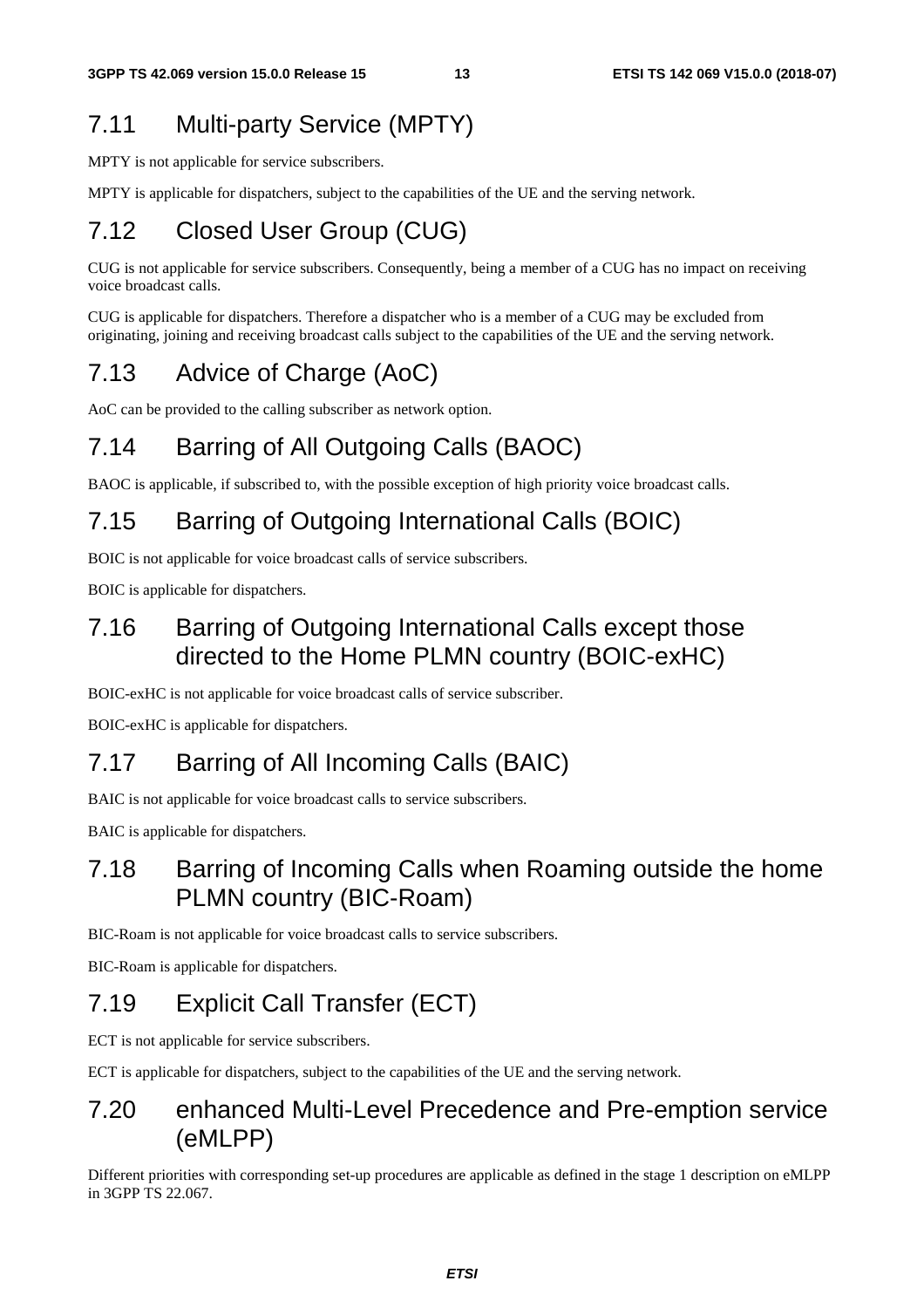### 7.21 Short Message Service (SMS)

Sending and reception of short messages is not possible for destination service subscribers.

### 7.22 Operator Determined Barring (ODB)

Same as for subscriber controlled barring.

### 7.23 Completion of Calls to Busy Subscribers (CCBS)

The CCBS supplementary service is only applicable for dispatchers and not for VBS service subscribers.

If a new terminating p-t-p call is set up to a dispatcher who is busy because of an active VBS call, it shall be possible to allow the calling party to apply the CCBS service. If the dispatcher initiates a VBS call and the called broadcast ID has been active, then the dispatcher shall be connected to the ongoing VBS call..

### 7.24 GPRS

Depending on the capabilities of the UE it shall be possible for the mobile dispatcher, for the calling service subscriber as well as for the listening service subscribers to use GPRS in parallel to the VBS, subject to the capabilities of the serving network.

### 8 Interworking considerations

No specific requirements are identified.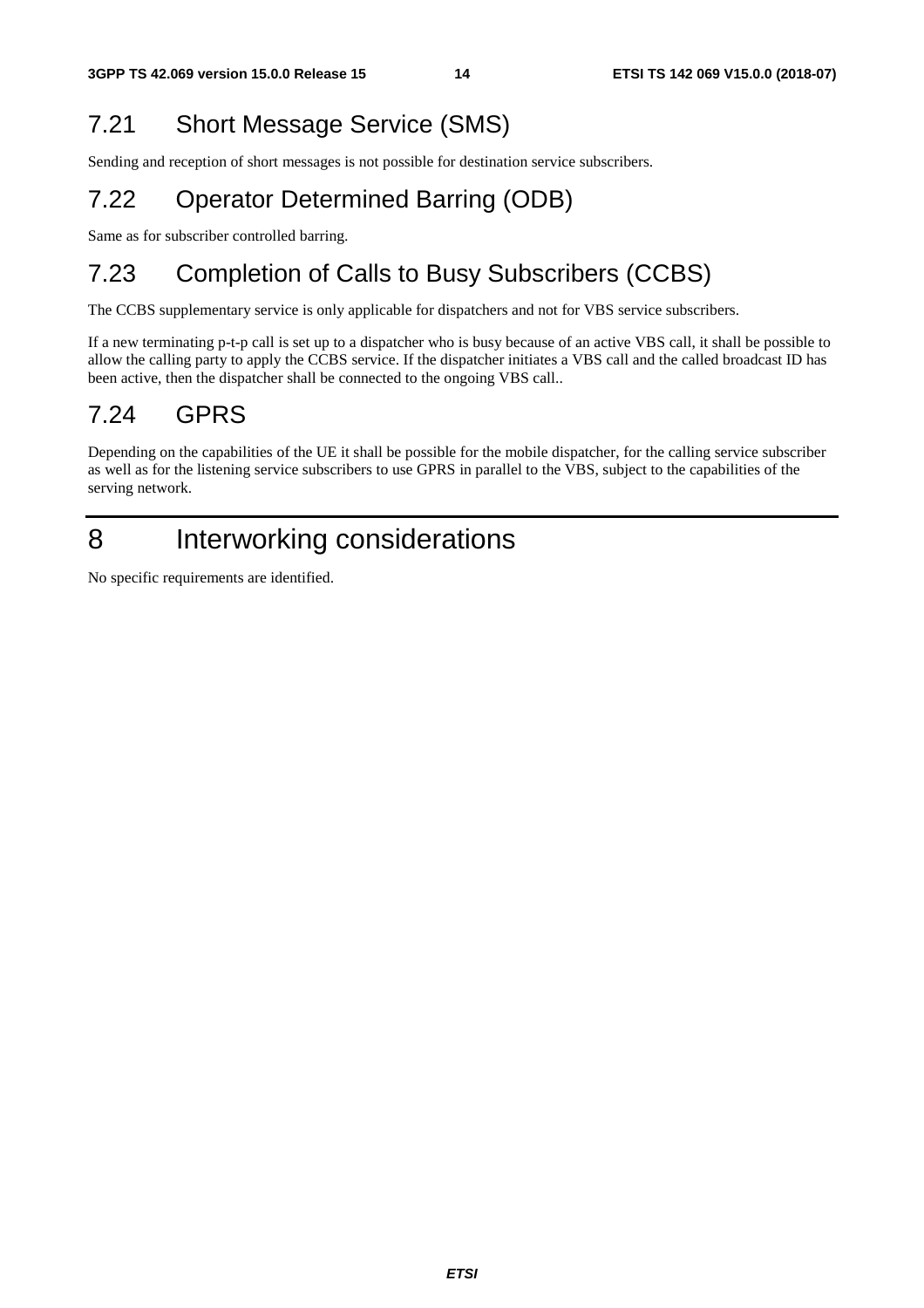### Annex A (informative): Change History

| TSG#           | <b>TSG doc</b>  | <b>WG doc</b>          | <b>Spec</b>      | CR              | <b>Rev</b>     | Ph                | Cat                     | <b>Title</b>                                                                                               | Old<br>vers     | <b>New</b><br>vers | WI                 |
|----------------|-----------------|------------------------|------------------|-----------------|----------------|-------------------|-------------------------|------------------------------------------------------------------------------------------------------------|-----------------|--------------------|--------------------|
| S#28           |                 | May 2000               | 02.69            |                 |                | R99               |                         | Specification upgrade to<br>Release 1999 version 8.0.0                                                     | 7.0.0           | 8.0.0              |                    |
| S#32           |                 | June 1999              | 02.69            | A014            |                | R00               |                         | Introduction of Originator-to-<br>dispatcher information into VBS                                          | 8.0.0           | 9.0.0              |                    |
|                |                 |                        | 02.69/<br>42.069 |                 |                |                   |                         | Conversion to 3GPP TS format                                                                               | 02.69<br>V9.0.0 | 42.069<br>V4.0.0   |                    |
|                | SP-10 SP-000550 |                        | 42.069           | 001             |                | Rel-4 A           |                         | Correction of implementation of<br>Clarification of interaction with<br><b>CCBS</b> service                | 4.0.1           | 4.1.0              | Correct            |
|                | SP-16 SP-020267 | S1-021043              | 42.069           |                 |                | $\overline{Rel5}$ |                         | Updated from Rel-4 to Rel5                                                                                 | 4.1.0           | 5.0.0              |                    |
|                | 2002-07         |                        |                  |                 |                | $ReI-5$           |                         | Correction to version number                                                                               | 5.0.0           | 5.0.1              |                    |
|                | SP-25 SP-040508 | S1-040644              | 42.069           | 002             |                | $Rel-6$ $B$       |                         | Addition of optional over-the-air<br>ciphering for VBS                                                     | 5.0.1           | 6.0.0              | <b>SECGKY</b><br>V |
|                | SP-28 SP-050210 | S1-050476              | 42.069           | 005             |                | $Rel-6$           | $\overline{A}$          | Correction on the use of calling<br>subscriber and destination<br>subscriber                               | 6.0.0           | 6.1.0              | <b>ASCI</b>        |
|                | SP-31 SP-060028 | S1-060197              | 42.069           | 0006            |                | $ReI-7$           | $\overline{\mathsf{C}}$ | Modification to setup to remove<br>the need for full conditions                                            | 6.1.0           | 7.0.0              | TEI7               |
| SP-31          | SP-060027       | $\overline{S1-0602}11$ | 42.069           | 0007            | $\blacksquare$ | Rel-7             | <sub>C</sub>            | Increasing maximum number of<br>dispatchers to 20 as an optional<br>requirement                            | 6.1.0           | 7.0.0              | <b>EGCS</b>        |
|                | SP-34 SP-060775 | S1-061319              | 42.069           | 0008            | ÷.             | $Rel-8$           | ΙF                      | Correction on the use of<br>listening service subscriber                                                   | 7.0.0           | 8.0.0              | TEI8               |
|                | SP-34 SP-060759 | S1-061411              | 42.069           | 0009            |                | $Rel-8$ $F$       |                         | Support of the use of GPRS for<br>individual VBS subscribers in<br>parallel to an active broadcast<br>call | 7.0.0           | 8.0.0              | <b>EGCS</b>        |
|                | SP-37 SP-070644 | S1-071103              | 42.069           | $\overline{10}$ | 1              | $Rel-8$           | C                       | <b>TCRT: Clarification of</b><br>interactions with supplementary<br>and other GSM services                 | 8.0.0           | 8.1.0              | TE <sub>18</sub>   |
| $SP-46$ -      |                 |                        |                  |                 |                |                   |                         | Updated to Rel-9 by MCC                                                                                    | 8.1.0           | 9.0.0              |                    |
| $2011 -$<br>03 |                 |                        |                  |                 |                |                   |                         | Update to Rel-10 version (MCC)                                                                             | 9.0.0           | 10.0.0             |                    |
| $2012 -$<br>09 |                 |                        |                  |                 |                |                   |                         | Updated to Rel-11 by MCC                                                                                   | 10.0.0          | 11.0.0             |                    |
| $2014 -$<br>10 |                 |                        |                  |                 |                |                   |                         | Updated to Rel-12 by MCC                                                                                   | 11.0.0          | 12.0.0             |                    |
| $2015 -$<br>12 |                 |                        |                  |                 |                |                   |                         | Updated to Rel-13 by MCC                                                                                   | 12.0.0          | 13.0.0             |                    |
| $2017 -$<br>03 | $\mathbf{r}$    |                        |                  |                 |                |                   |                         | Updated to Rel-14 by MCC                                                                                   | 13.0.0          | 14.0.0             |                    |
| $2018 -$<br>06 |                 |                        |                  |                 |                |                   |                         | Updated to Rel-15 by MCC                                                                                   | 14.0.0          | 15.0.0             |                    |